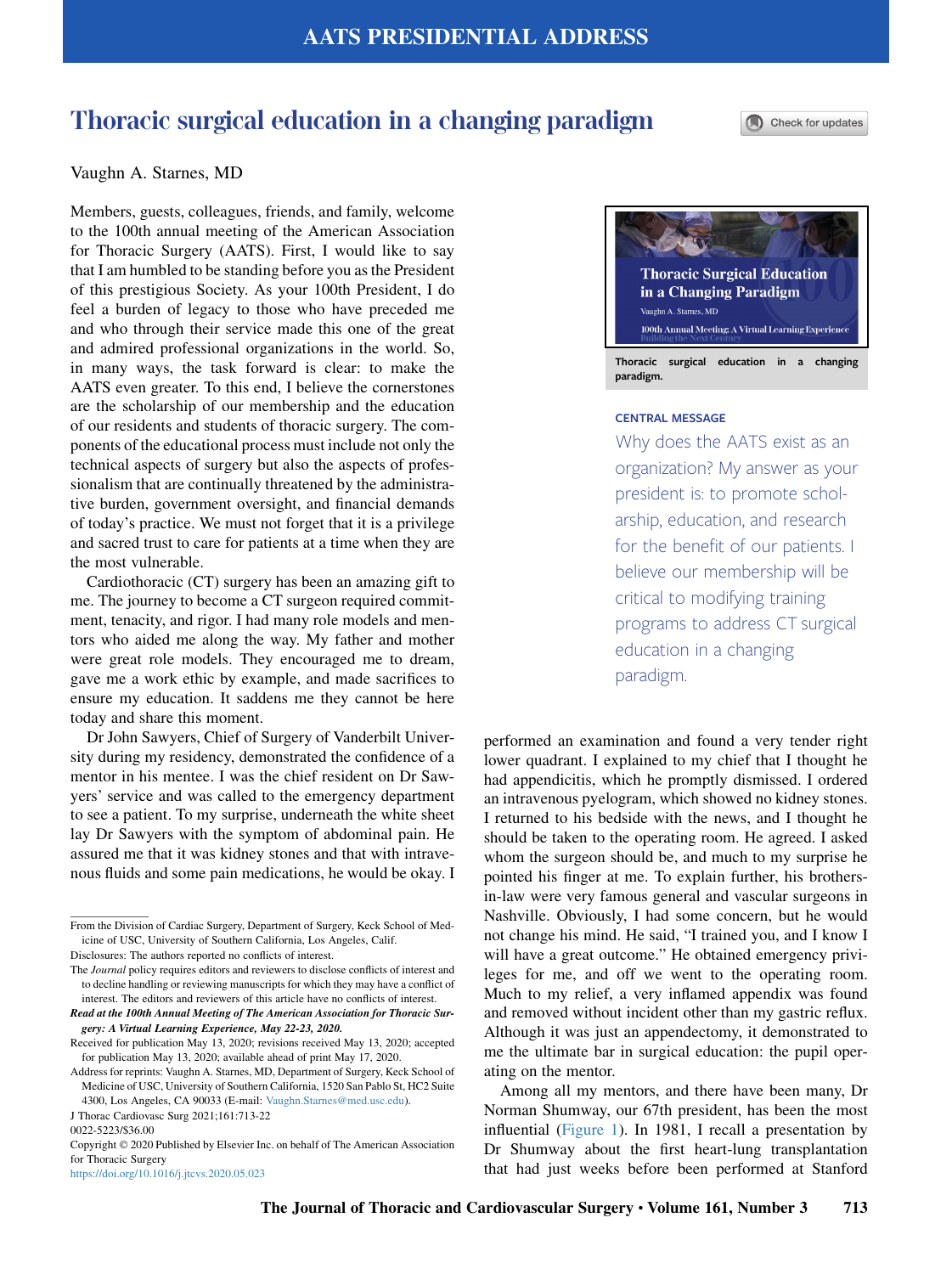<span id="page-1-0"></span>

FIGURE 1. Dr Norman Shumway, AATS 67th president.

University by Dr Bruce Reitz. The description of this "first" was inspiring, but it was equally inspiring to watch a proud mentor describe the accomplishment of his student, Dr Reitz. I was a fourth-year general surgery resident and knew I wanted to be a thoracic surgeon and a pupil of this great mentor. I was fortunate and began my training at Stanford in 1984. My 3 years of training at Stanford exceeded my expectations. I was a student of Dr Shumway and his talented faculty: Drs Stinson, Oyer, D. Craig Miller, our 88th president, and Scott Mitchell. In his Presidential Address, "Some Thoughts From the Other Side of the Table, or the Last Presidential Address," Dr Shumway's teaching skills as the world's best first assistant were clearly outlined. He always insisted that the hardest part of surgery was getting to perform surgery. His operating room was a wonderful teaching environment, and his blend of humor and attention to detail to ensure the best possible outcome for the patient are remembered by all of his pupils. His ability to coach a resident through a surgery with complete calm and control are remembered by all of his pupils. His ability to coach a<br>resident through a surgery with complete calm and control<br>left an indelible imprint on me. I try to pass on these "Shumleft an indelible imprint on me. I try to pass on these "Shum-<br>way techniques of teaching" to my residents at the University of Southern California (USC).

I thank my faculty and staff in the Department of Surgery, the Divisions of Cardiac and Thoracic Surgery at USC, and the faculty at Children's Hospital, Los Angeles, whose support has made this day possible. I thank my administrative assistant, Claudia Guzman, for all of her assistance, and the administrative team of the AATS, who have been so helpful this year. Last, but most important, my family. E administrative team of the AATS, who have been so<br>Ipful this year. Last, but most important, my family.<br>Julie, you have been the "wind beneath my wings" this

year with your understanding and support during the long hours at the office and my absence from home by travel. Thank you.

My children, Kristen and her husband Jeff, Ashley and her husband Jon, Meg and her husband Julian, Rich and his wife Corey, and Chris and her wife Kary, Andrew, and my 11 grandchildren, thank all of you for your support.

I am going to spend this address discussing the following: First, I am going to review the history of the AATS, because I think a brief history of our heritage is important to set the stage for understanding the essential cornerstones of the AATS: scholarship, innovation, and education of our residents and students. We must remember that the prism through which we look at the past is often a template for the present and the future.

Next, I am going to review the history of surgical education programs. Although our field of thoracic surgery has expanded exponentially, our training paradigms have remained rather stagnant. To understand more fully why this might be, I think review of the residency in America should be presented. Then I am going to talk about the history of our surgical programs as it relates to the challenges that we face with our current training paradigm. Last, I will discuss the factors that I think should be considered as we move forward to improve our current training model. As I go through this review, I want all of you to ask yourselves this question: What changes have you made to your training program over the past 5 years?

Thoracic education has always been one of the cornerstones of the AATS. From its founding in 1917 by Willy Meyer, the mission has been to bring those physicians interested in diseases of the chest together for discussion and exchange of information for the betterment of their patients ([Figure 2](#page-1-1)). Dr Meyer presented a paper at the 1913 clinical "conference of the American Medical Association entitled Extrathoracic and Intrathoracic Esophagoplasty in Connection With Resection of the Thoracic Portion of the Esophagus for Carcinoma," and much to his dismay, there was no discussion. He believed that this new evolving discipline needed its own society formulated by physicians and surgeons interested in diseases of the thorax.

Over the next 4 years, Dr Meyer spurred colleagues interested in thoracic diseases to form a New York Society of Thoracic Surgery. They met on February 20, 1917, at his home on Madison Avenue. There were 2 tasks: to establish the New York Society, but more important, to establish a national society. The first meeting included 20 members. As dictated by Dr Meyer, there were surgeons, a radiologist, a pulmonologist, an endoscopist, a physiologist, and an internist caring for patients with tuberculosis.

<span id="page-1-1"></span>

FIGURE 2. Dr Willy Meyer, AATS founder.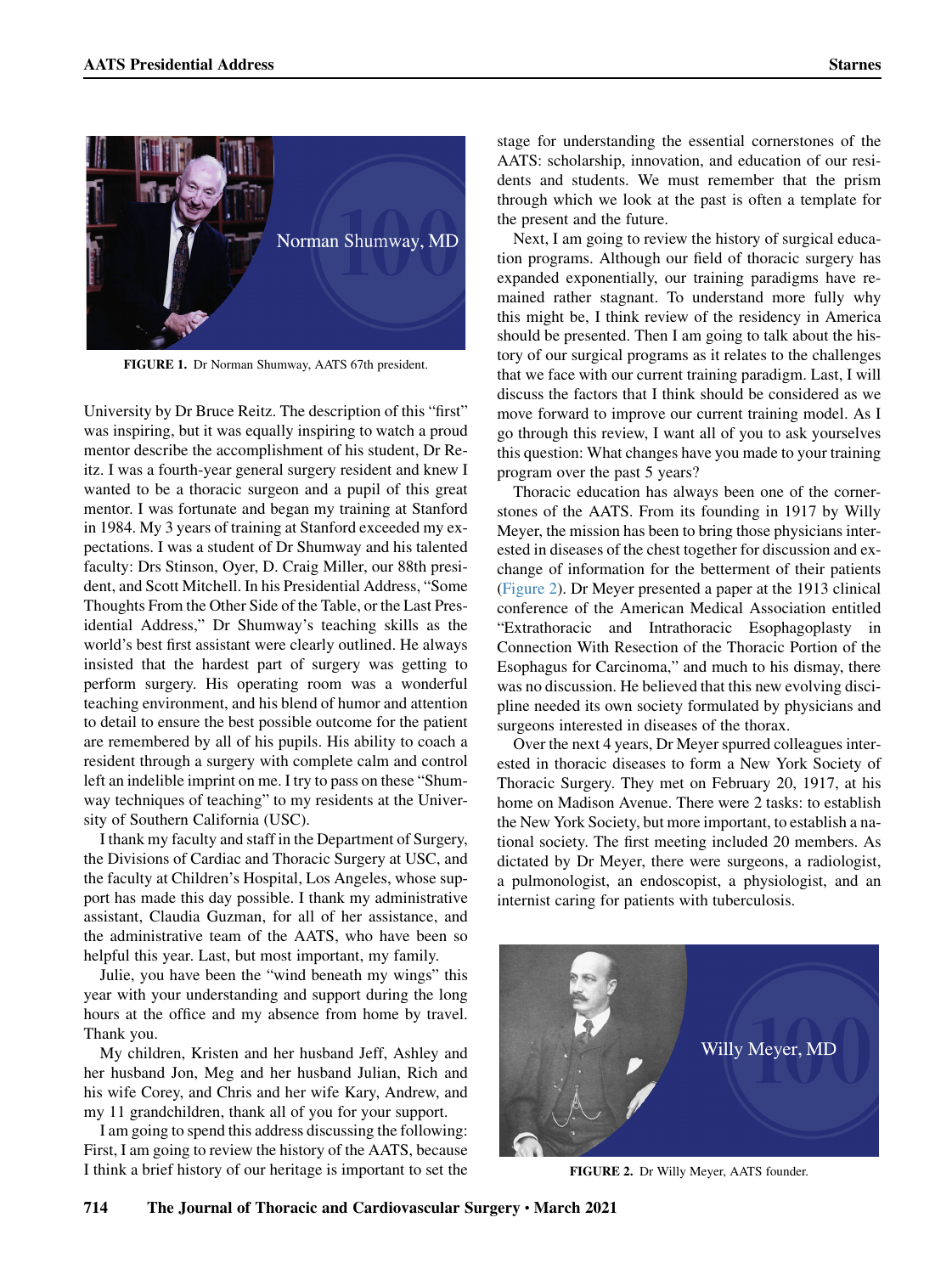A committee was immediately formed to scour North America for men who had published in the field of thoracic surgery and related fields, and to invite them to New York City for the formation of the AATS. This meeting occurred on June 7, 1917, at the Hotel Waldorf-Astoria. Another 42 names were proposed for membership. Dr Meyer's dream of a national society was taking shape. The following specialties were included: Anatomy, Physiology, Pathology, Internal Medicine inclusive of pulmonary tuberculosis, Gastroenterology, Endoscopy, Anesthesia, and Surgery.

The first president was Dr Samuel J. Meltzer, a physiologist and an internist, who had written extensively on intratracheal positive pressure intubation and its aid in opening the thorax for surgical procedures. These pioneers had formulated a society where they could come together at an annual meeting to discuss and exchange ideas for the care of patients with thoracic diseases. At this time, the topics were mainly tuberculosis and empyemas. Their dream was that the diseases of the chest would gain equal importance to those of the abdomen.

The modern surgical residency as we know it can be traced back to William Halsted and the Johns Hopkins training program. With the opening of the Johns Hopkins Hospital in 1889, William Halsted, William Osler, and Howard Kelly had established residencies in surgery, medicine, and gynecology. $\frac{1}{1}$  $\frac{1}{1}$  $\frac{1}{1}$  These residencies were the first in America. Before that, advanced training in medicine had to be obtained in Europe, mostly in Germany and France. The Hopkins residencies were established for the scientific study of the physiologic consequences of disease. Thus, training had finally entered the university. As stated by Osstudy of the physiologic consequences of disease. Thus,<br>training had finally entered the university. As stated by Os-<br>ler, "The residency is only for a few superior men wishing to raming nad many<br>ler, "The residency<br>do scientific work." do scientific work."<sup>[1](#page-9-0)</sup> Apologies to the women here today; he said it in 1889. Clinical work as they saw it was a byproduct of this intense study. The residency was set up as a 12-month internship, and if the candidate proved worthy, a second year of residency, and ultimately a chief residency serving the attending staff for an undetermined period. The surgical residency was an apprenticeship model, where the chief resident served until the faculty thought he was ready for independent practice. The clinical units were residentrun, with faculty supervision. The residents would diagnose, plan a course of treatment, and operate. To ensure that only the best became chief residents, a pyramid structure was in place such that only a few of the interns finished as chiefs.

It was during these early years, as medical information was expanding at an exponential rate, that surgical subspecialties were recognized. Halsted understood early on that an in-depth knowledge of a particular area demanded subspecialization. He appointed Hugh Young to urology; Samuel Crowe to ear, nose, and throat; William Baer to orthopedics; and Harvey Cushing and Walter Dandy to neurosurgery.

Thus began the differentiation of surgery into subspecialties for concentrated study. Surgical training in the 1920s and 1930s was vocational training in most institutions. The Johns Hopkins model, with its focus on research and clinical investigations, ensured that residency training had entered the university model of graduate-level training and physician competency. The goal as stated by the had entered the university model of graduate-level training<br>and physician competency. The goal as stated by the<br>Hopkins faculty was not to produce "scientists" or "practiand physician competency. The goal as stated by the<br>Hopkins faculty was not to produce "scientists" or "practi-<br>tioners" but rather "scientific practitioners." The educational objective was for all residents to develop a spirit of inquiry, rigorous intellectual honesty, and intellectual dissatisfaction for present knowledge.<sup>[1](#page-9-0)</sup> I would refer any of you interested in this topic to Kenneth Ludmerer's book Let Me Heal: The Opportunity to Preserve Excellence in American Medicine.<sup>[1](#page-9-0)</sup>

This model of training became very popular and brought great recognition to Johns Hopkins. Other centers adopted this model, such as Peter Bent Brigham, Massachusetts General Hospital, New York Hospital (as the teaching hospital for Cornell), Washington University, St Louis, Vanderbilt, and Stanford. The centers were often established by trainees of Johns Hopkins. The model had been set up so that the intern and first-year residents did the bulk of the clinical work. The chief resident and the faculty did the investigative laboratory work, taught medical students, and administrated.

As America was increasingly becoming more urbanized during the 1920s and 1930s, these hospitals had an everincreasing demand for clinical work. More and more patients were being admitted, and a better understanding of disease and treatment resulted in shorter hospital stays, and thus more clinical demand. This had ripple effects: Residents had less time for clinical investigative work, and residencies were expanding to meet the clinical demand. The focus on scientific discovery was being sacrificed by the increasing demand for clinical work.

By 1940, graduate medical education was a major commitment of every medical school faculty. Hospitals also recognized the importance of the residency programs in that they often brought an elite status to their institution. From 1900 to the beginning of World War I, a resident staff was a luxury in most hospitals, but by World War II, residents had become a necessity. Every hospital now needed a resident staff, and the expansion was accelerating. With the expansion came inconsistency in program quality. Much like the Flexner report of 1910 for medical schools, a setting of standards for resident programs was needed, none more than in surgery. During the 1920s and 1930s, there were several different ways of obtaining a certificate to operate, with wildly varying standards. Many vocational schools required as little as 3 months operating on cadavers and animals.

Obviously, standardization for public safety had to be done. With the support of the American College of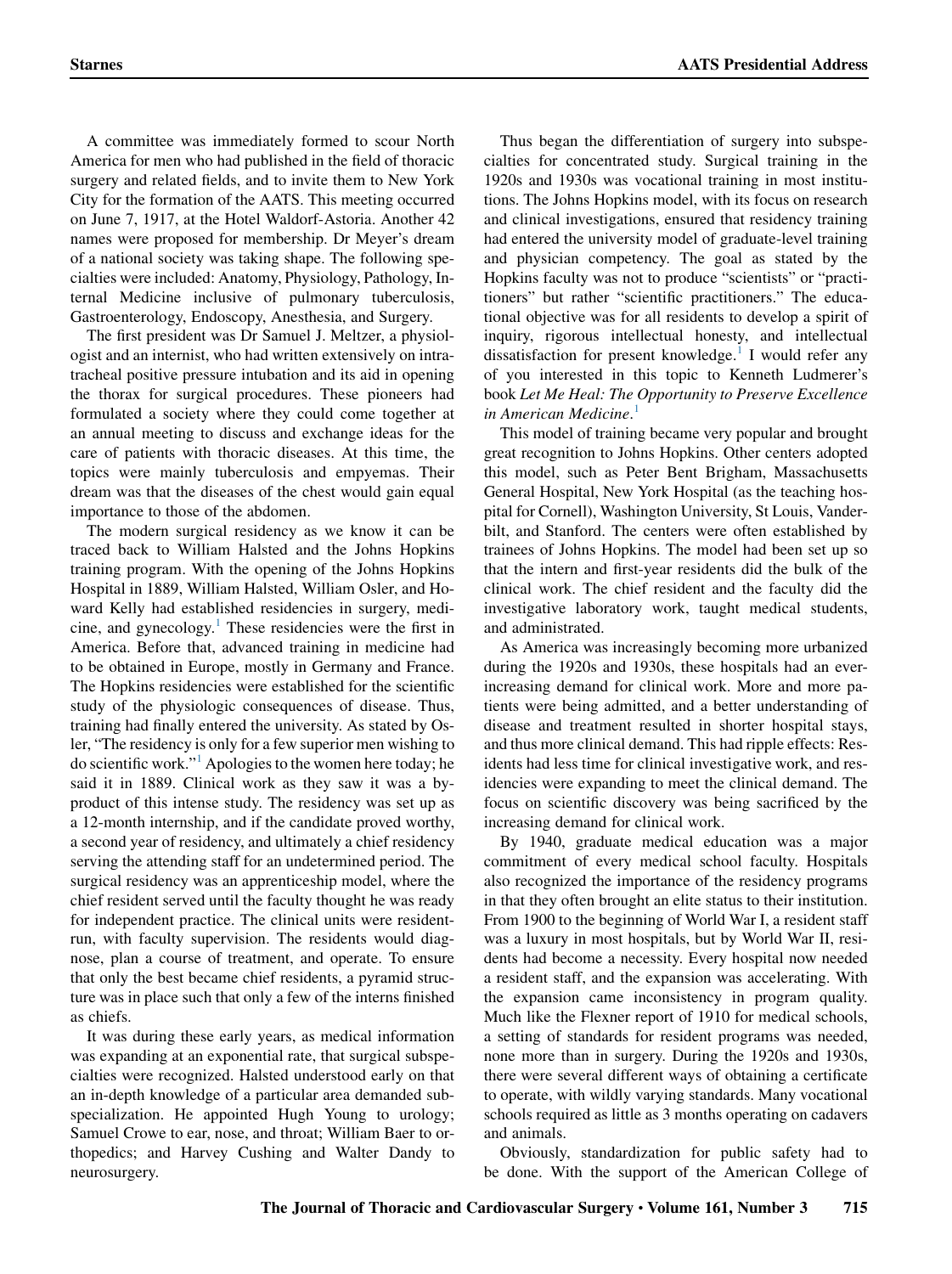Surgeons, the American Board of Surgery was established in 1937 to standardize the training of surgeons in America. The American Board of Surgery established criteria of training length, diversity of cases, and number. They then established the written and oral examinations to be given to candidates who had finished these approved programs. After 1942, this was the only pathway to becoming a general surgeon in America.

Residency programs had matured during the 1930s and 1940s, and none more than surgery. With sterile technique, better surgical techniques and instrumentation, and anesthesia, surgery was offering dramatic outcomes for patients with intra-abdominal processes such as appendicitis, colitis, cholecystitis, and even early-stage cancer. With improved outcomes and better training, the public trust was at an all-time high.

The general surgeons of 1930s and early 1940s did not think their skills were confined to the abdomen, but equally applicable to the thorax. This debate between those who believed that thoracic surgery needed its own board and training program was highlighted at the 1936 annual meeting of the AATS. Dr John Alexander delivered a presentation on the training of the surgeon who expects to practice thoracic surgery.<sup>[2](#page-9-1)</sup> He described the increasing complexity of cases now being treated in the thorax and noted that many were being performed by surgeons with little training, resulting in poor outcomes. He believed 2 years of intensive training in a very active thoracic unit was required, with a possible third desired for competency.<sup>[2](#page-9-1)</sup> At the same meeting, Dr Evarts Graham delivered a presentation outlining thoracic training from the general surgeon's perspective. Dr Graham had been instrumental in establishing the American Board of Surgery and held the first certificate ever given. Dr Graham believed that a separate board was not desirable, and if one were to be established it should require general surgery boards first.<sup>[2](#page-9-1)</sup> Thus, these 2 papers set the groundwork for the establishment of training requirements for thoracic surgery. In 1936, thoracic surgery involved surgery of the lungs, esophagus, and mediastinum and no vascular or cardiac. Although limited in scope compared with today, recommended training involved completion of general surgery and then 2 to 3 years of thoracic surgery (sounds familiar). However desirable, most hospitals could not support a separate thoracic program at this time because of case volume and the fact that cases that were available were being treated by general surgeons.

Thoracic surgery matured during World War II because of the chest injuries that were now being seen as a result of better evacuations from and transfusions in the field. Drs Thomas Buford, Paul Samson, and Lyman Brewer were surgical leaders who made many contributions to the field during this time, such as the explanation of "wet lung," anatomic exposures, and vascular control in the chest. These 3 surgeons would later become AATS presidents. In 1948,

the Board of Thoracic Surgery was formed with the support of the AATS, American Surgical Association, American College of Surgeons, and Surgical Section of the American Medical Association. Resident training required 2 years of thoracic surgery training in programs approved by the Board of Thoracic Surgery and completion of an approved general surgery program. The case mix and numbers of cases were not mentioned initially. As thoracic training expanded to include an ever-increasing volume of cardiovascular cases, the requirements became more rigid. A candidate could meet his requirements for dual certification in general surgery and thoracic surgery by completing a number of thoracic cases in his or her fifth year of general surgery training, but this pathway would go away.

In 1969, the Board of Thoracic Surgery adopted a provision requiring 12 months of senior responsibility in thoracic and cardiovascular surgery. In 1971, the independent board of the American Board of Thoracic Surgery was formed. Further clarification of training experience occurred in 1973, when the Residency Review Committee for Thoracic Surgery defined the minimal numbers and diversity of cases that a trainee should perform in a graduated fashion. The minimal number was set at 100, with 15 to 20 cases involving the lungs and pleura and 30 to 40 cases involving the great vessels and heart, with an emphasis on using cardiopulmonary bypass. Five to 10 cases of the esophagus and diaphragm were recommended. The Residency Review Committee, with the approval of the American Board of Thoracic Surgery, had now clearly outlined the training expectations.

As thoracic training was being defined, residency training in general was facing new challenges. With the enactment of Medicare and Medicaid in 1965 and the rise of private insurers, medical care was now available to more Americans in a more private setting.

Wards with 12 to 14 beds were disappearing rapidly. Large safety-net hospitals such as Los Angeles County  $+$  USC Medical Center were seeing fewer patients.

These resident-run clinics, the bedrock of residency training, were rapidly disappearing. The resident-run clinics were often the only care the indigent patient had. The graduated responsibility for the care of these patients was an important component of the resident's educational experience. The teaching hospitals provided a sense of service to the patient. Patients trusted the system. They believed the residents and attending staff would do right by them and solve their medical problems to the best of their ability.

Although Medicare and Medicaid did diminish the undesirable effect of a 2-class medical system—charity-resident care versus care with a private attending physician—it did impact training. With the increased access to medical care, hospital occupancy and revenue grew exponentially, creating increased work for the resident. The demands of service began to challenge the quality of resident education.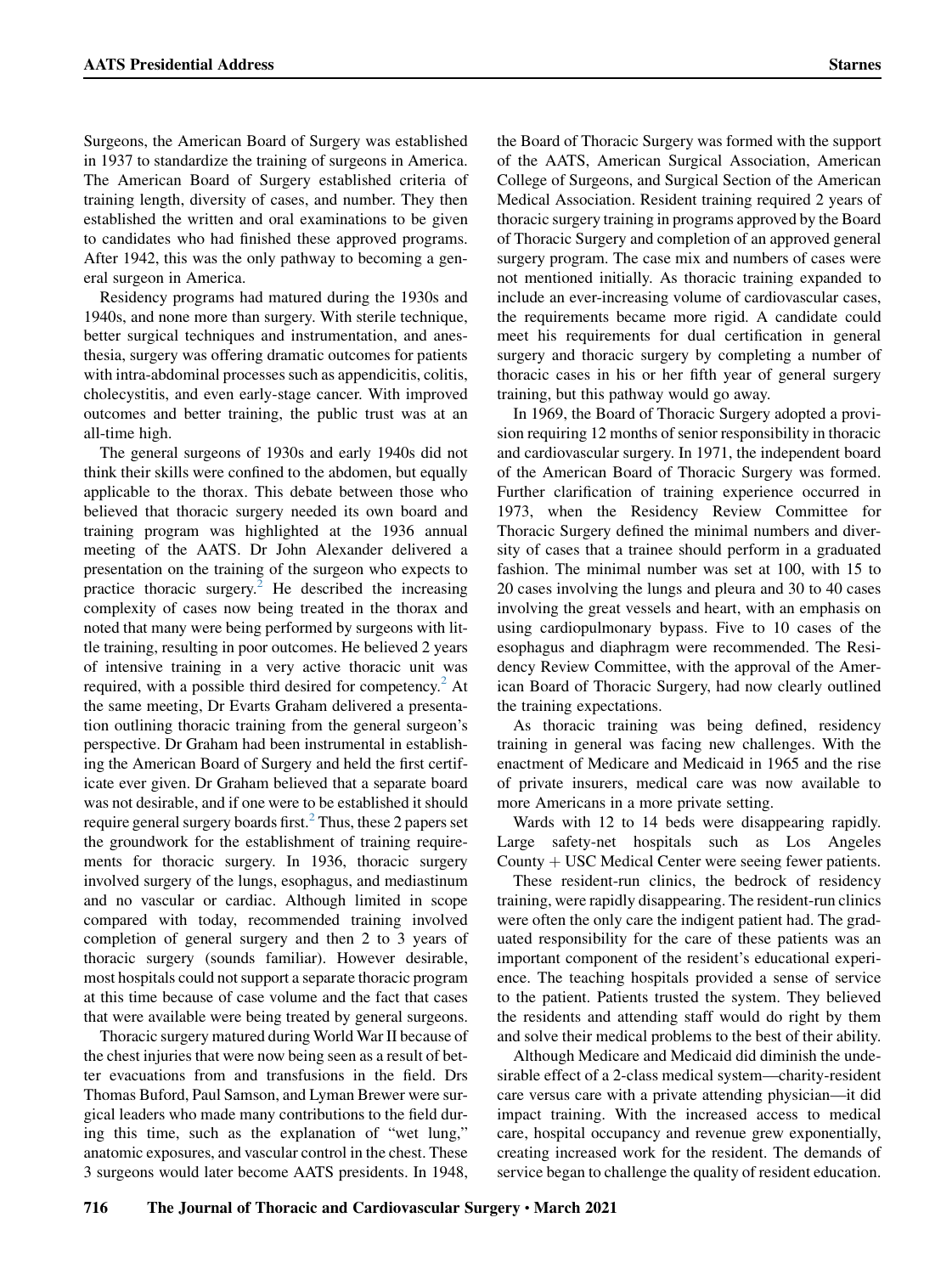With federal funds came an increasing amount of paperwork and documentation. Suddenly, the resident was admitting and discharging increasing volumes of patients.

The impact on surgical education was dramatic. Time for investigative inquiry and patient care had been transformed into ordering a battery of tests to cover the particular organ system, hopefully not missing anything, and passing this information up the command chain. Surgical residents had less time to be in clinics or to understand why a particular operation was being recommended. Rather, the patient often appeared on the operating room schedule with a diag-nosis and procedure in place.<sup>[1](#page-9-0)</sup> This approach violated all the principles taught by Halsted. A good surgeon knows when not to operate as well as when to operate. In this emerging paradigm, the resident had little time to contemplate this important part of his or her training.

America was now experiencing unsustainable growth in healthcare costs. From 1965 to 1990, healthcare costs had risen from  $4\%$  gross national product to  $11\%$  and showed no signs of slowing. $<sup>1</sup>$  $<sup>1</sup>$  $<sup>1</sup>$  In response, the federal government</sup> introduced diagnosis-related groups. Hospitals would now be paid a set payment in advance for a particular diagnosis rather than after the fact for billed charges. The impact was a reduced hospital margin and more stresses on resident education. Residents were now seeing even more patients with hospital stays of 2 to 3 days, which before diagnosis-related groups would have been 4 to 6 days. The consequence was more work and ever-increasing service over education. This resulted in longer work hours, less educational value, less interaction with attendings, and an overall feeling of underappreciation. The 80-hour work week can be seen as a result.

Patients became concerned about care being rendered by exhausted residents. They were not so concerned about the residents as they were about getting suboptimal care. To make matters worse, the medical school debt of most graduates was rising dramatically. By 2004, the average graduate owed between \$105,000 and \$150,000. The culmination of these factors produced disaffected residents who wanted to complete their training as soon as possible. During this period of time, there was a paradigm shift from professional education to training and practicing algorithm medicine and surgery without the why. This was a clear departure from the Halstedian principles of resident training. Also occurring was the breaking of the sacred trust that medicine had enjoyed: With rising healthcare costs and overworked residents and staff, patients thought they were receiving a diminished level of care. A rising dissatisfaction with healthcare delivery became a public debate.

I now have gone through what was happening in American residency training from 1889 to the present. These factors also directly affect the training of a thoracic surgeon. The challenges of increasing patient volumes, decreasing physician extenders due to cost containment by hospitals, increasing complexity of patients, and the 80-hour work week are threats to our residencies. We as educators, now as never before, need to think creatively about how to train the next generation. Our training paradigm in thoracic surgery has changed little over this period of time, and yet our clinical practices have been affected by these external influences and by an explosion of technologic advances in both cardiac and thoracic surgery.

We need to attract the brightest and best men and women to CT surgery. We will not succeed if the same training program remains the standard. Generations change, and value systems emerge.

Baby Boomers (1946-1963) put work and career ahead of personal gratification and family. Generation X (1963- 1981) and Millennials (1982-2000) do not share the preoccupation with work that Boomers did. Life balance is very important to this new generation. They want to have families and attend their children's soccer games. In training the next generation, we have to keep this in mind. Interestingly, this is just important to men as to women.

If we are the Halsteds of the 21st Century and are tasked with designing the new training paradigm for thoracic surgery, what are the factors to be considered? First, we should consider the length and composition of our training. Second, how do we train the next generation of academic leaders and mentors? Third, how do we recruit the next generation with an emphasis on diversity and inclusion? Fourth, how do we restore professionalism as a basic tenet? This is not meant to be all inclusive, but highlights some of my personal thoughts.

## LENGTH AND COMPOSITION OF TRAINING

The average length of training after medical school for a CT surgeon is 8 years. In a workforce survey by Shemin and Ikonomidis,  $3\frac{25}{%}$  $3\frac{25}{%}$  of adult cardiac surgeons,  $56\%$  of congenital surgeons, and 32% of general thoracic surgeons reported training exceeding 9 years. And if we break down the years of training, most spent 5 years in general surgery before thoracic surgery. Although I believe the number of years can be shortened, a substantial decrease is unlikely if we want to train the best thoracic surgeons. However, the time spent has to be carefully reevaluated. Given the changes that have occurred in General Surgery, 5 years spent learning techniques of stapling the bowel, liver resections, and Whipple procedures is not time well spent. However, we do need to work with General Surgery in the first 3 years to design rotations that work for CT surgery trainees and do not disrupt the overall general surgery rotations. The constant paradigm shifts of clinical care demand more flexibility in our training programs, and therefore more focus on deliberate training in thoracic surgery. We need to offer training programs that can be modified easily as our clinical practices change and as technological advances continue. As has often been said, "the only constant is change."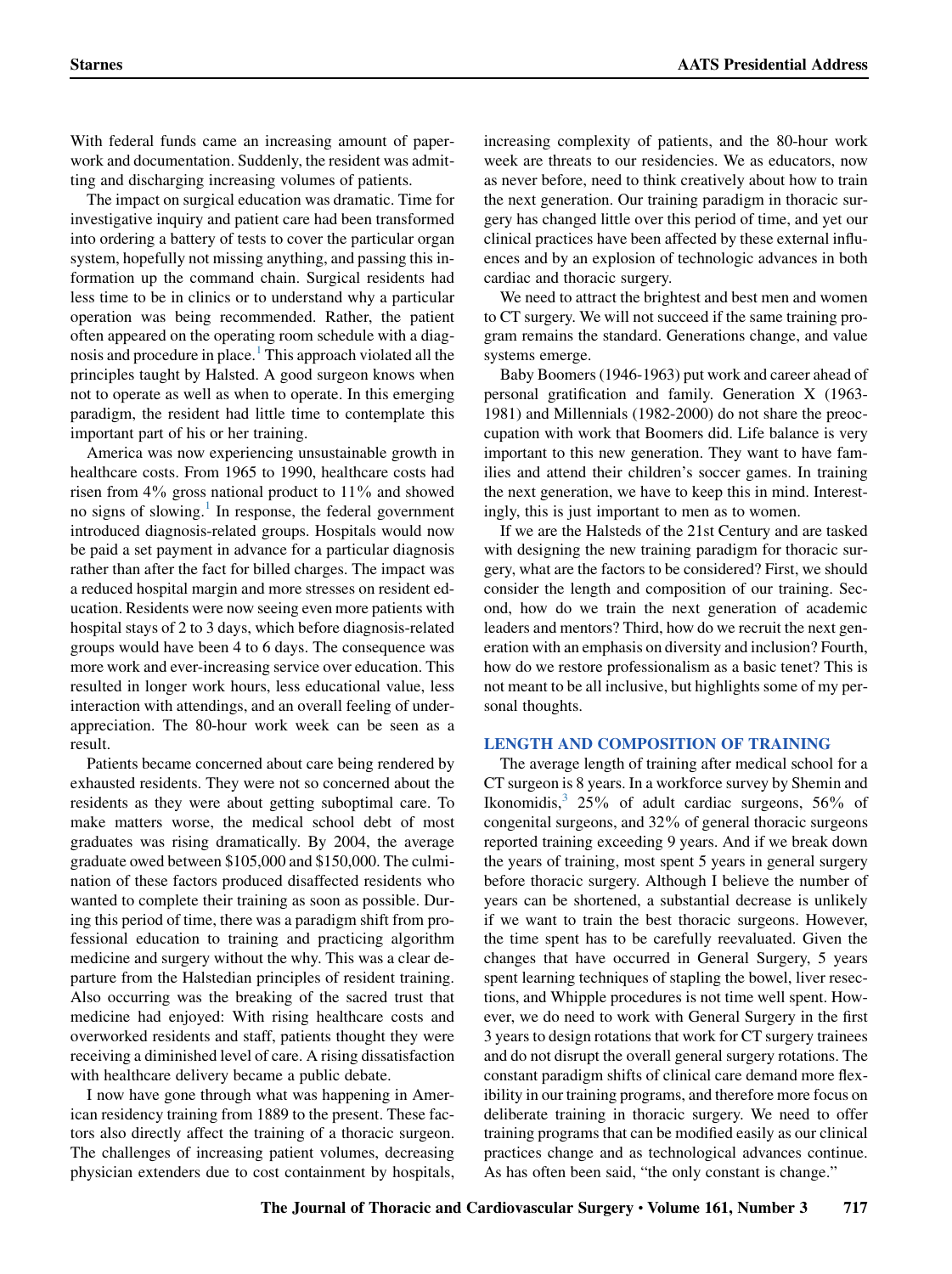I would propose a 6-year training program with an optional 1 or 2 years of research for those residents pursuing an academic career. The first 3-year block of training would be dedicated to basic surgery and cardiovascular training. During the first year, residents would spend 7 months in general surgery services and learning about critical care, acute surgical emergencies, and trauma. The next 5 months would be spent on cardiovascular rotations in which we would teach the basic skills of opening the chest, cannulation, and vascular suturing. Cardiology rotations, including catheterization laboratory and echocardiogram reading, would be offered.

During the second year, 7 months of general surgery would be again offered in basic patient care areas as well as some of the surgical subspecialties, and then 5 months on cardiac and cardiology rotations. During this year, rotations in congenital heart, perfusion, and wire skills would be offered.

In the third year, 3 months on general surgery performing acute-care surgery and 9 months on the thoracic and cardiovascular services would be offered. The first 3 years will produce a resident who is competent with acute surgical care and armed with basic cardiovascular and thoracic skills.

After 3 years, residents may elect to spend 1 or 2 years in research. At USC, a structured program is in place to give courses in statistics, grant writing, and research conduct as outlined by the National Institutes of Health. We believe this program prepares the resident for a career in academic surgery. On average, each resident completing this program has produced 3 clinical papers with at least 2 podium presentations. This is a year spent with a mentor. The resident is exposed to a role model in academics with the hope of stimulating an increased interest in investigative research.

The last 3 years are clinical years with graduated responsibility. The resident sees all aspects of cardiac surgery, transplantation, cardiac support devices, and thoracic surgery. Residents operate early in their fourth year and in years 5 and 6 are usually the operating surgeon ([Figure 3](#page-5-0)). We believe this produces a thoracic surgeon who is a good doctor, surgeon, and scientist.

I often challenge our faculty about resident competency. The litmus test for me involves 3 questions: Would you hire the graduate as a faculty member? Would you let the graduate operate on a family member? Would you let the graduate operate on you?

If the answer to these questions is yes, then the ultimate bar of competency has been reached. Much like Dr Sawyers challenging me to be his surgeon, this ultimate bar has remained my goal in resident teaching ([Figure 4\)](#page-6-0).

As outlined, the length of training could be abbreviated, and the composition would be more focused on CT surgery. If we want to attract the very best, our training has to be focused more quickly on the specialty these Millennials have chosen. With increasing debt out of medical school, these residents want to focus early and finish as quickly as is reasonable.

This model of training in which the predominance of the postgraduate training is spent in your chosen specialty seems optimal. As our specialty becomes more highly subspecialized, this extra time can be used for specialized training tracks within our overall training program. As is currently being discussed by the American Board of Thoracic Surgery, training tracks for thoracic, adult CT, and adult structural surgery could be easily accommodated.

It is important that we take responsibility for training our residents and not leave it to another specialty. Adult

<span id="page-5-0"></span>

FIGURE 3. Proposed new training paradigm.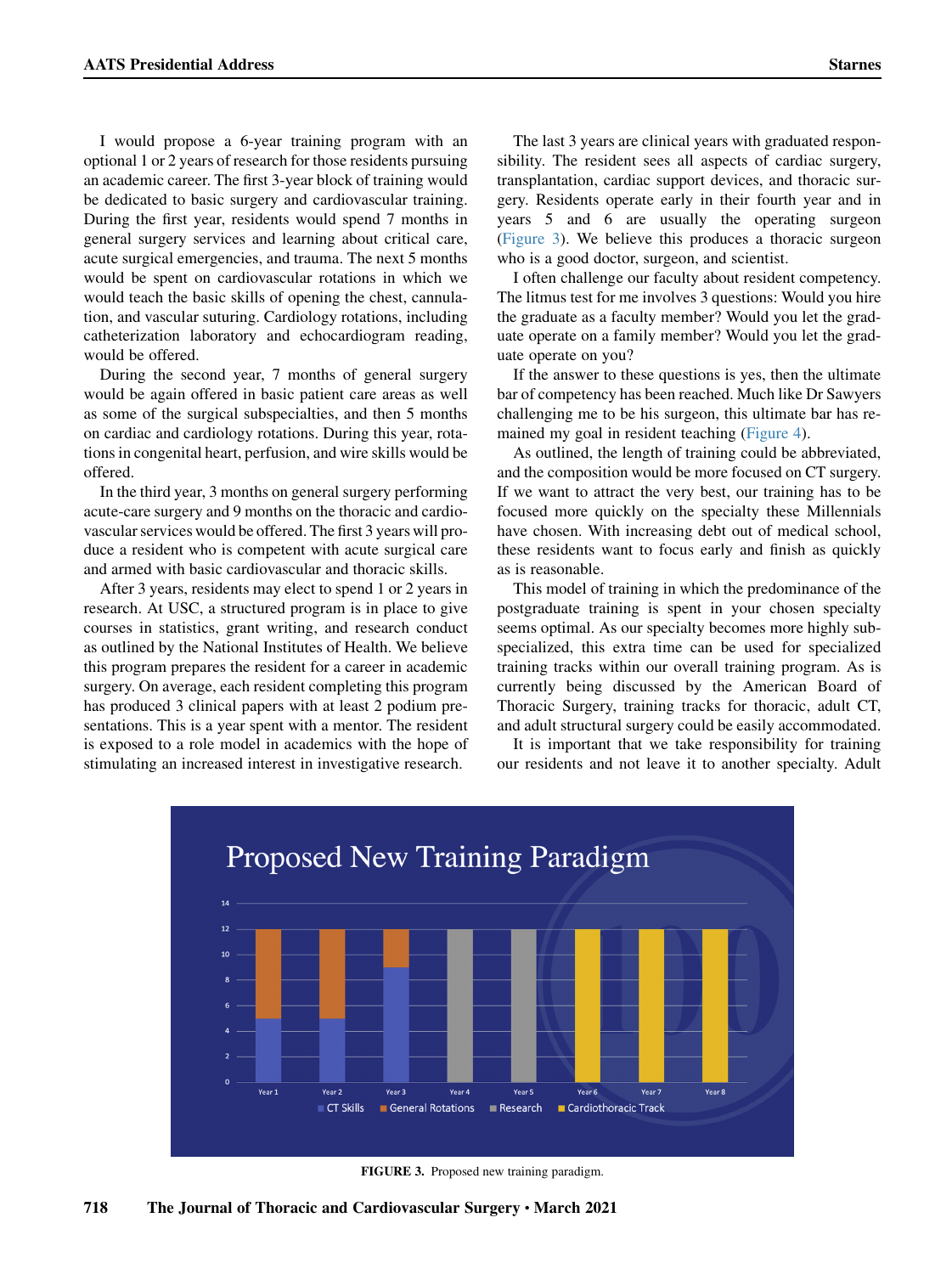<span id="page-6-0"></span>

FIGURE 4. The litmus test for resident competency.

cardiac surgery is becoming more catheter based, which is integral to the future practice of cardiac surgery. There is a debate about who should train the resident in these skills. The practice of thoracic surgery over the past 100 years has changed dramatically. We have gone from tuberculosis surgeons to surgeons performing highly complex cardiac and congenital heart procedures with cardiopulmonary bypass. With each incremental and sometimes revolutionary technologic advance, we have been able as a discipline to teach the next generation those needed skills. Hopefully, we also taught that surgery and medicine in general are dynamic and will continually change and practices will continually evolve.

Catheter-based intervention is another such point of technologic advancement. There is much debate about who should train the resident in these skills. As thoracic surgeons, we are uniquely positioned to train this technology because we understand the underlying pathology. We know what a highly calcified bicuspid aortic valve looks like and why a transcatheter approach may not be the best option for the patient. If I have never seen this valve, my decision-making between a surgical approach versus a catheter valve may be influenced by my personal goals and ability. Catheter-based technology will affect not only valvar diseases but also aortic pathology.

Endoaortic stenting has revolutionized complex aortic pathologies of dissection and aneurysm. Operating on patients with ascending and descending aortic disease can now be accomplished routinely by combining open ascending and arch debranching with a distal frozen elephant trunk, setting the stage for future distal aortic stenting. In the recent past, this operation carried out with an

open technique would have had high morbidity and mortality. Now, using an endovascular procedure combined with an open procedure, the expected morbidity and mortality are much lower.

These complex operations are being taught to our residents using the wire skills they will need in the future. The wire skills needed to negotiate the arch and head vessels are applicable to the aortic valve. The merits of a Fire wire skins needed to negotiate the arch and head vessels are applicable to the aortic valve. The merits of a fellowship in "structural heart disease" after CT training have to be carefully analyzed. Is the objective to gain a skill we believe we cannot teach or access to patients we think will not be available?

A year is a long time to let the camel keep his nose under the tent. Remember, our goal is to shorten as best we can the resident training program.

# THE NEXT GENERATION OF ACADEMIC LEADERS

This may be our greatest challenge, and it is certainly the most important. In the current era of managed care, increased demand for shorter hospital stays, cost-cutting by decreasing the number of physician extenders, and greater administrative overhead, the resident has assumed an increased service role at the expense of their education. Time for cognitive pursuits is continually under assault by clinical demand. For example, the topic on surgical rounds is often not about the latest article on prosthetic valve endocarditis but on the disposition of the patient and going home with family or to a skilled nursing facility. The triage of patients is an increasing role of our residents and has little educational value. If this environment is to change, we have to be part of the solution. We have to advocate for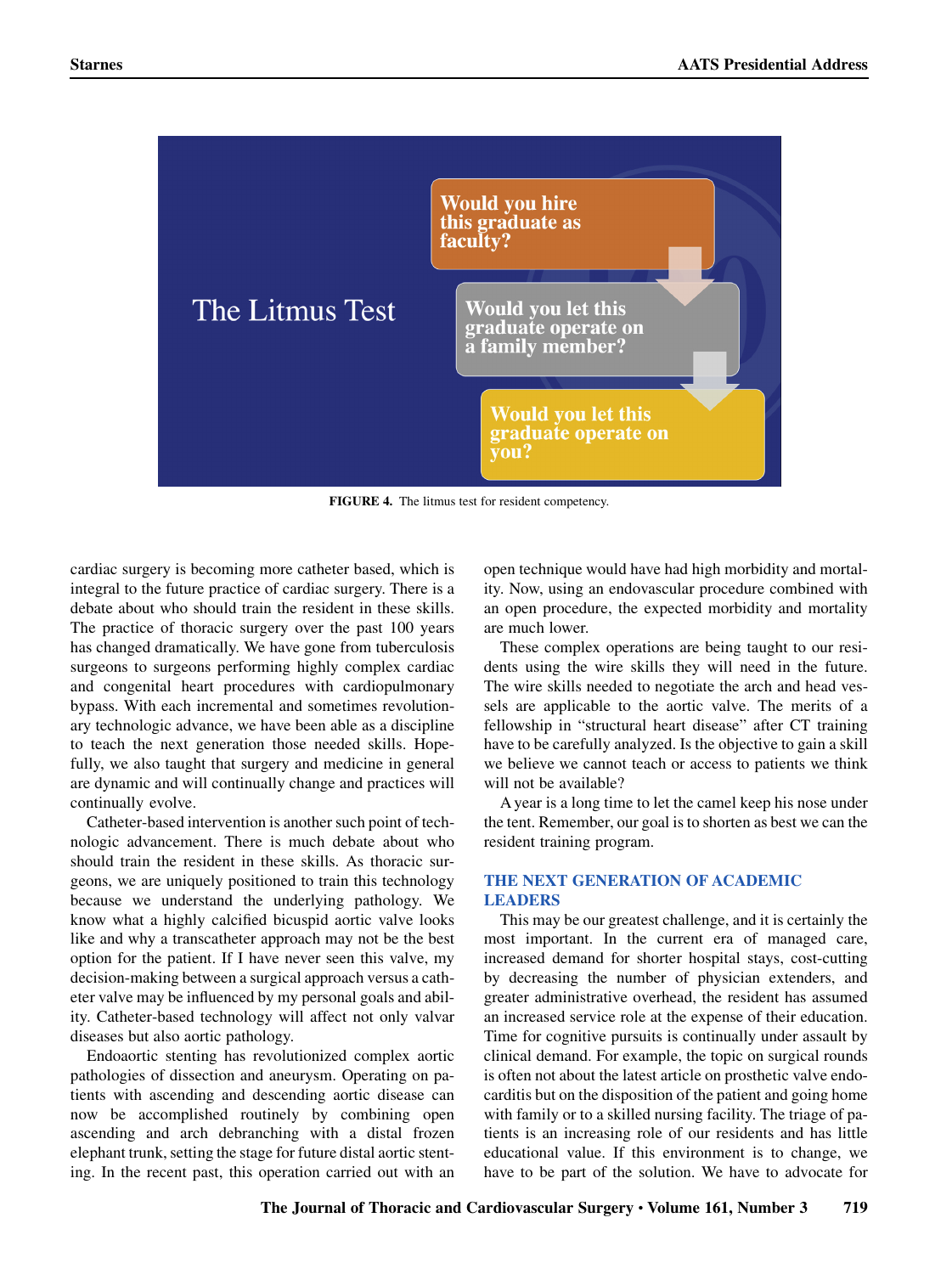more physician extenders, more administrative help on the floors for patient triage, and in some circumstances an increase in the resident pool.

Mentoring and role modeling are key to fostering interest in academic surgery. We have to stimulate excitement about presenting at the next annual meeting of the AATS. We have to take an interest in their research and help them achieve success. Once they have experienced the thrill of that first podium presentation or that first paper accepted with their faculty mentor, most will be hooked. I can remember my first presentation on lobar lung transplantation at the 75th AATS Annual Meeting. I was very excited to be presenting, but even more so because sitting in the audience was my mentor, Dr Shumway. Those moments you never forget. Time for reflection and discovery have to be part of our training programs. A year or 2 spent doing productive research is the platform from which the next generation of academic leaders will be launched. Stay engaged with the residents, show interest in their work, and celebrate their accomplishments. This is the culture that will produce the next generation of leaders.

# RECRUITMENT OF WOMEN AND MINORITIES TO OUR SPECIALTY

The number of women entering medicine has been steadily increasing. In 2017, women surpassed men enrolled in US medical schools, making up 50.7% of students compared with  $9.3\%$  in 1965 to 1966.<sup>[4](#page-9-3)</sup> This is a pool of medical students we have to attract to our specialty. We note in the last Society of Thoracic Surgeons/AATS survey that 48% of practicing surgeons have made the decision to pursue thoracic surgery while in medical school. $\delta$  We at USC have certainly seen great enthusiasm for the I-6

program among highly qualified medical students. We have to reach into the medical school classes and convince this growing female workforce that a career in CT surgery is a great career. Lyons and colleagues<sup>[4](#page-9-3)</sup> reported with the increasing numbers of female medical students, women going into surgery has also increased from 15% in 2000 to 2005 to 24% in 2016 to 2017. During the same timeframe, women going into CT surgery has increased by only 3.2%. [5](#page-9-4)

The statistics for underrepresented minorities (URMs) going into medicine in general are dismal. African Americans and Hispanics represent 14% and 17% of the US population, respectively. However, they represent only 4% of the physician workforce.<sup>[5](#page-9-4)</sup> If we look at current trends in US medical schools, although improving, the number of African American students represent 4.6% and Hispanics represent  $5.7\%$  $5.7\%$  of graduating medical students.<sup>5</sup> The challenge here is far greater because of the small numbers. If we are to recruit women and URMs to our specialty, we have to understand more fully the barriers.

Borrowing from the Society of Thoracic Surgeons Workforce on Diversity and Inclusion, Cooke and colleagues<sup>3</sup> identified 4 frequently cited barriers for women and URMs from entering CT surgery: first, lifestyle concerns for a career in CT surgery as it related to family planning; second, a lack of women and URMs as mentors and role models; third, a lack of exposure to CT surgery for women and URMs at the medical student and surgery resident level; fourth, a perception of an unconscious bias by CT programs toward women and URMs ([Figure 5\)](#page-7-0).

Lifestyle concerns do not just affect women and URMs, but the majority of medical students entering the workforce.

<span id="page-7-0"></span>

FIGURE 5. Barriers to entry to CT surgery for women and URMs.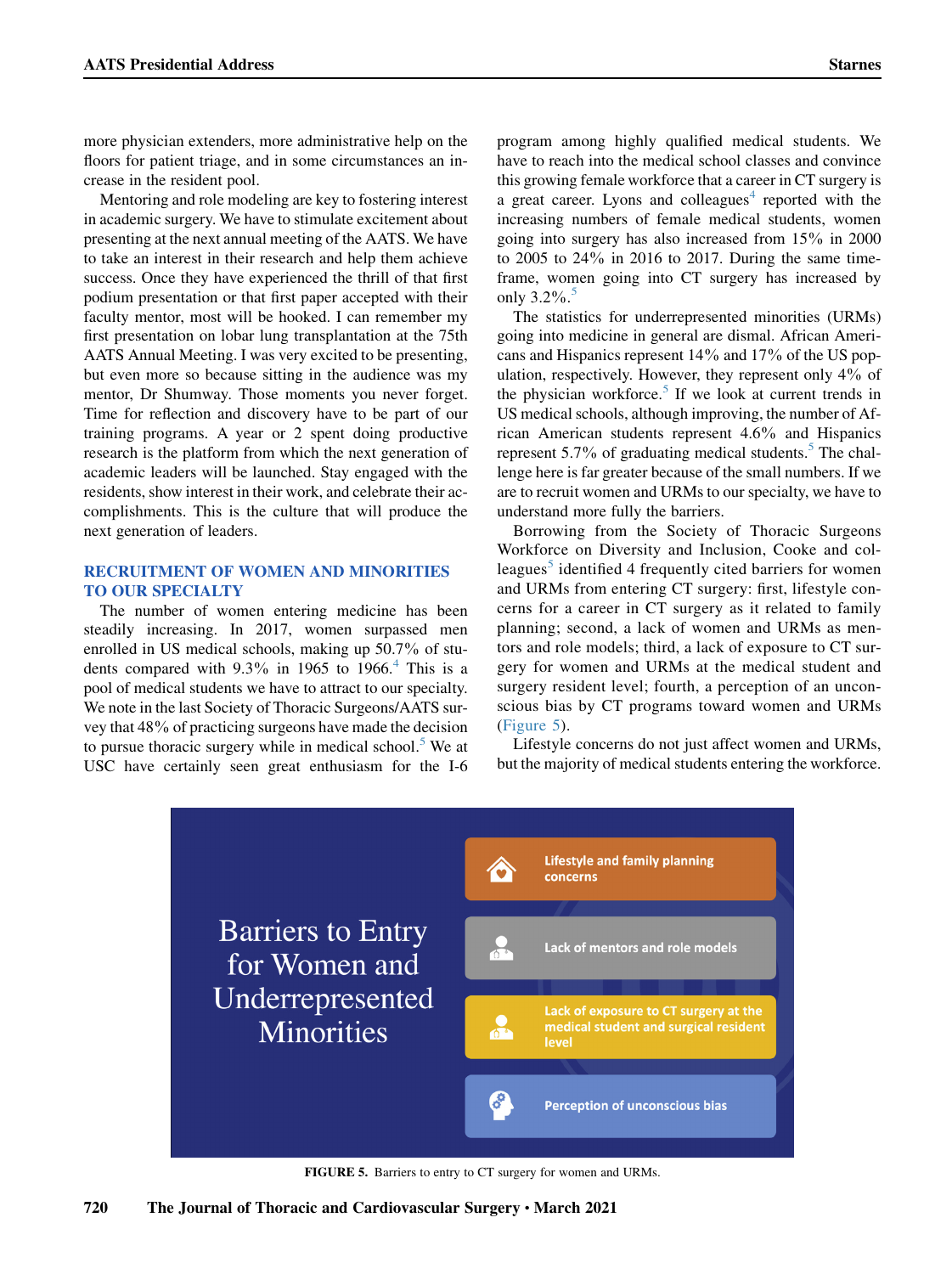The 80-hour work week has been helpful for students thinking about surgery. We must explore more flexible training paradigms for women with families or planning to have a family. A simple but important first step would be to provide childcare in our hospital or a nearby facility for female and male residents. This is often a major hurdle when money for hiring care is limited.

The lack of mentors and role models needs to be actively addressed. With more women and URMs currently entering the surgical workforce, over time there should be more addressed. With more women and URMs currently entering<br>the surgical workforce, over time there should be more<br>women and URMs in leadership positions. This "pipeline women and URMs in leadership positions. This "pipeline effect" has often been the explanation for so few women in leadership. Looking closer, Cooke and colleagues<sup>5</sup> found that female CT surgeons accounted for  $61\%$  of assistant professors and 18% of full professors, representing a larger fall-off than expected. CT leadership has to constantly be vigilant to provide support and encouragement to our young women and URM faculty members. We need to place them on local medical school committees, promote national organization involvement, encourage their involvement in annual program planning, and propose them as moderators "of sessions. We as role models have to make them more f sessions. We as role models have to make them more<br>if sessions. We as role models have to make them more<br>visible" to the academic leadership and help them realize this great resource and potential for our specialty.

The importance of diversity—and that includes race, sex, and sexual orientation—has been documented in many disciplines. Businesses with women and URMs on their staffs and boardrooms consistently show better financial perfor-mance.<sup>[6](#page-9-5)</sup> In surgery, women leaders have brought positive changes, such as promoting diversity and inclusion, championing pay equity, and addressing issues such as wellbeing and burnout. As the population in the United States has become more diverse and with more women in medicine, it is an imperative for our specialty to be more inclusive. Last year, the AATS Leadership Academy assembled a group of future women and URM leaders to discuss issues related to career satisfaction, academic promotion, and life balance, and how to attract more women and URMs to our specialty. I believe the AATS will play an important leadership role in making CT surgery more inclusive. Just as we were founded on being inclusive of all disciplines related to thoracic surgery, I am sure Willy Meyer would encourage us to be inclusive in our membership. I do have a pertinent disclosure, as I am the proud father of an Academic female surgeon.

# PROFESSIONALISM

I think we all have heard of the erosion of the social contract between medicine and society. The establishment of that contract was at its peak during the first half of the 20th century. That era was noted for the discovery of new medicines, such as insulin, that produced life-changing results. In cardiac surgery, the blue baby operation, the first attempts at intracardiac repair, valve replacement therapy,

and coronary surgery were all important technological advances that changed people's lives. As a result, there was good will from the American public for medicine and doctors. A social contract had been entered: There would be public funding for the ever-growing healthcare costs as long as the product, good health care, was provided.

Over the next 35 years (1965-2000), there was an erosion of that trust. Best-selling books began to appear with titles such as How to Survive Your Doctor's Care,<sup>[7](#page-9-6)</sup> Surviving Health Care, $8$  and, my favorite, How to Get the Same High-Quality Health Care Your Doctor Gets.<sup>[9](#page-9-8)</sup> Why did this happen? During this period of time, there was doubledigit healthcare inflation. Various models of health maintenance organizations entered as a way to control costs. What got lost during this time was the patient and the doctor– patient relationship.

As a profession, we were on a treadmill to see more and more patients and do more procedures to make up for the declining clinical revenues. Academic faculty were being replaced by clinical productive faculty, and the teaching mission was being threatened. Patient encounters with their physician would often be brief, and the patient would leave with the feeling she was not heard. As thoracic surgeons, we were guilty of expecting a patient flow from the cardiologist already with a diagnosis (aortic stenosis, coronary disease), and we provided the necessary procedure. That pipeline seemed secure as long as the cardiologists were not involved in the treatment, that is, a procedure. We now find ourselves potentially competing with cardiologists for the patient. This is not the environment we want to be in, nor is it the environment the cardiologist wants. We must remind ourselves that patients do not exist for the benefit of the doctor: The doctor exists for the benefit of the patient.

As catheter-based technologies have brought cardiology and cardiac surgery together with options for valve replacement therapy (transcatheter aortic valve replacement or surgical aortic valve replacement), we must always advocate for the patient without our self-interest as a determinant. As this type of therapy is becoming mainstream, transparency and honest reporting of the data will be demanded, such that appropriate therapies can be recommended. We as thoracic surgeons will have to provide leadership and be the watchdogs as the cardiovascular therapeutic space moves forward. The AATS will be an integral leader movbe the watchlogs as the cardiovascular therapeutic space<br>moves forward. The AATS will be an integral leader mov-<br>ing forward. I am reminded of a quote: "Leadership is not the private reserve of a few charismatic men and women. It is a process that ordinary people use when they are In the private reserve of a few charismatic men and women.<br>It is a process that ordinary people use when they are<br>bringing forth the best from themselves and others."<sup>[10](#page-9-9)</sup> This will ensure that future patients will receive the best therapy. If we remain strong advocates for our patients, our specialty will have reestablished the social contract, which will ensure our future.

I have outlined what I believe the CT training programs of the future should look like. I have also delineated some